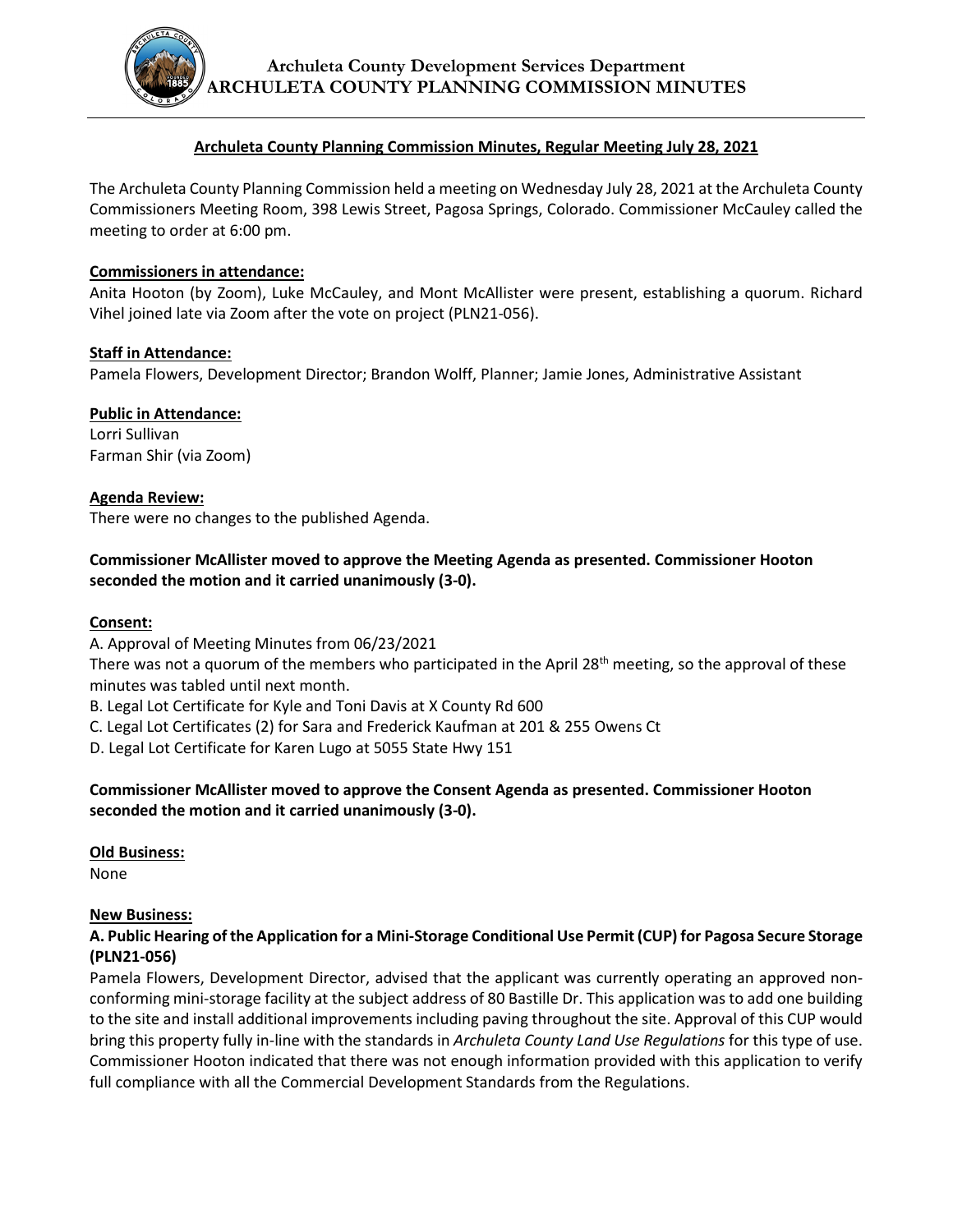**Commissioner Hooton moved to Approve the CUP for Pagosa Secure Storage with the following conditions:**

- **1. Applicant must submit written Drainage Report, prepared, signed and sealed by a licensed Colorado Engineer, that includes the calculations of the difference between the historic storm runoff and the post-development storm runoff.**
- **2. Applicant must coordinate with the Pagosa Fire Protection District to ensure their access to the facility through locked gates at the site.**
- **3. Applicant must submit proof that the site development will meet all the standards found in Section 5.4.1 of the** *Archuleta County Land Use Regulations***.**

**Commissioner McAllister seconded the motion and it carried unanimously (3-0).**

## **B. Discussion Regarding Possible** *ACLUR* **Amendments.**

First, Director Flowers explained that the Regulations are silent regarding tent camping and long-term living in tents and other soft sided structures. The Regulations allow 120 consecutive calendar days per year noncommercial stays in recreational vehicles (RVs) on a parties own land with a Temporary Use Permit costing only \$50. There are concerns with simply allowing tents for the same period because tents do not have selfcontained waste collection tanks, as RVs do. The discussion led to a desire to allow tent camping for up to 14 days without any permit, similar to what is allowed on Forest Service land. However, more information is needed from San Juan Basin Public Health Department to determine what parameters regarding solid and liquid human waste collection would allow the same 120 consecutive calendar stays. Staff will gather this information and draft recommended language for review, possibly as early as the August Planning Commission Meeting.

The other topic for the Commissioners to consider whether or not ACLUR Amendments are warranted was that of accountability for Vacation Rental Property Managers. There have been many cases where violations found on Vacation Rentals can be traced directly to intentional non-compliance on the part of Property Managers. For instance, there have been multiple unpermitted Vacation Rentals that are managed by a Property Manager who has other permitted properties. This property manager knows these units are operating in violation of the Regulations, but has taken no step to get them properly permitted. In another instance, the property manager falsely submitted "draft" advertising that is compliant with required bedroom and guest limitations, while the live advertising for the home reflected too many bedrooms and guests. These are both willful acts on the part of the property managers, not the homeowners. Currently, the best enforcement actions the County has available will impact property owners who are not the ones taking the unlawful action. The consensus of the group was that hitting the property owners hard while ensuring they know the role of the property manager in the violation was the best choice. This will hopefully motivate the property owners to use a different property manager who does follow the rules. The only ACLUR amendment recommended would be to include clarifying language regarding the accountability of the operator of a permitted use being equal to that of the owner.

#### **Member Comments:**

None

# **Next Meeting:**

**The next meeting will be held at 6pm on August 25, 2021.**

# **Adjourn:**

**Motion to adjourn made by Commissioner McAllister and seconded by Commissioner Vihel. Vote was unanimously "Aye."**